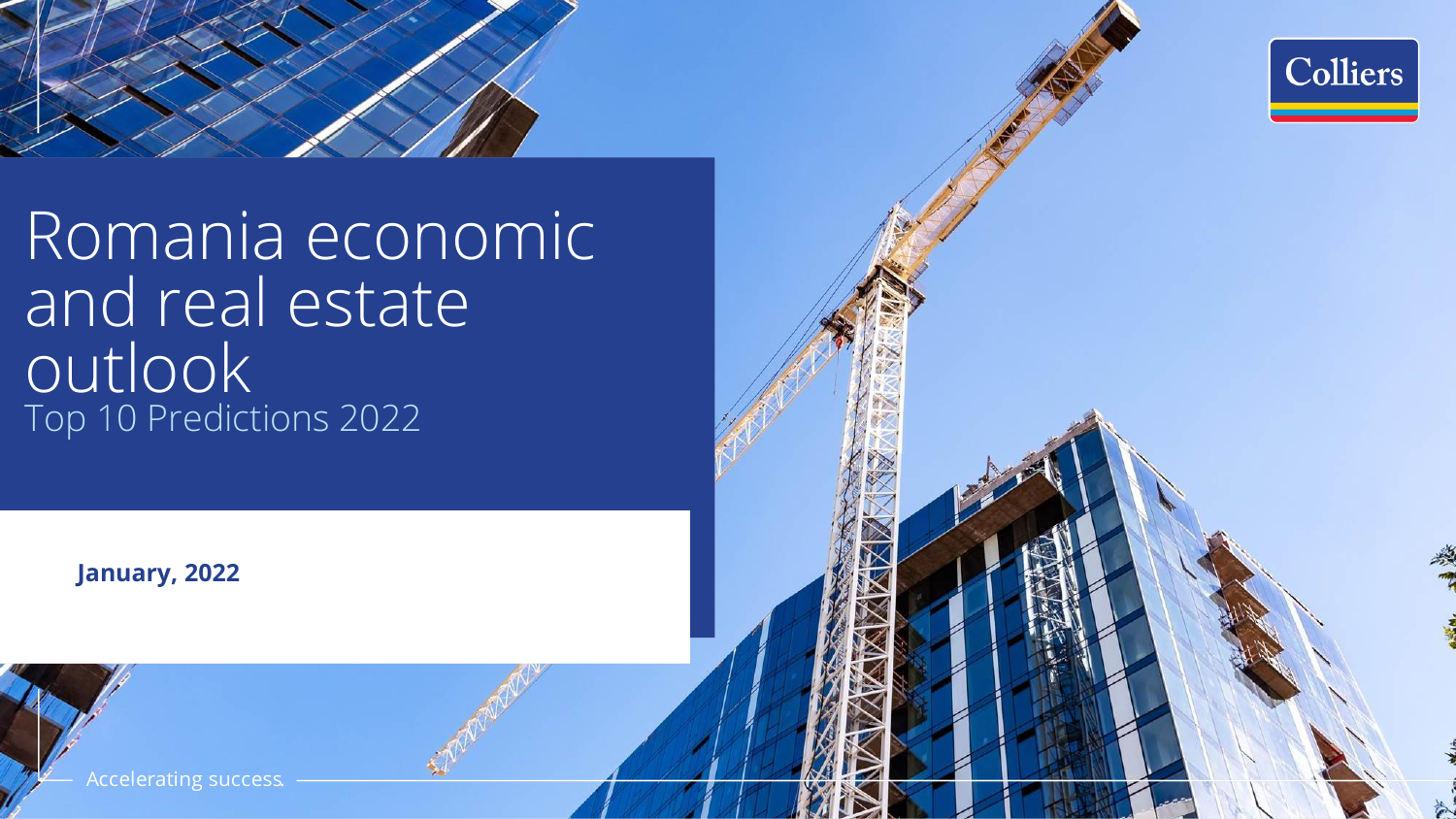

# Top 10 predictions 2022 (1)

- 1. Risk is returning to markets in general
- Higher USD rates in 2022 (for EUR, maybe starting 2023) will lead to repricing of risk, with massive consequences for all business sectors (including real estate)
- Widening gap between various asset classes/states
- 2. Pandemic to endemic?
- Vaccination rates in most Western countries + antiviral tables + Omicron data are encouraging
- The higher interest rates are likely to be the underlying theme of 2022, pushing the pandemic to a lesser role, but the its consequences will become more visible
- Remote/hybrid work, acceleration of digitalization, ESG criteria + healthcare standards for workplaces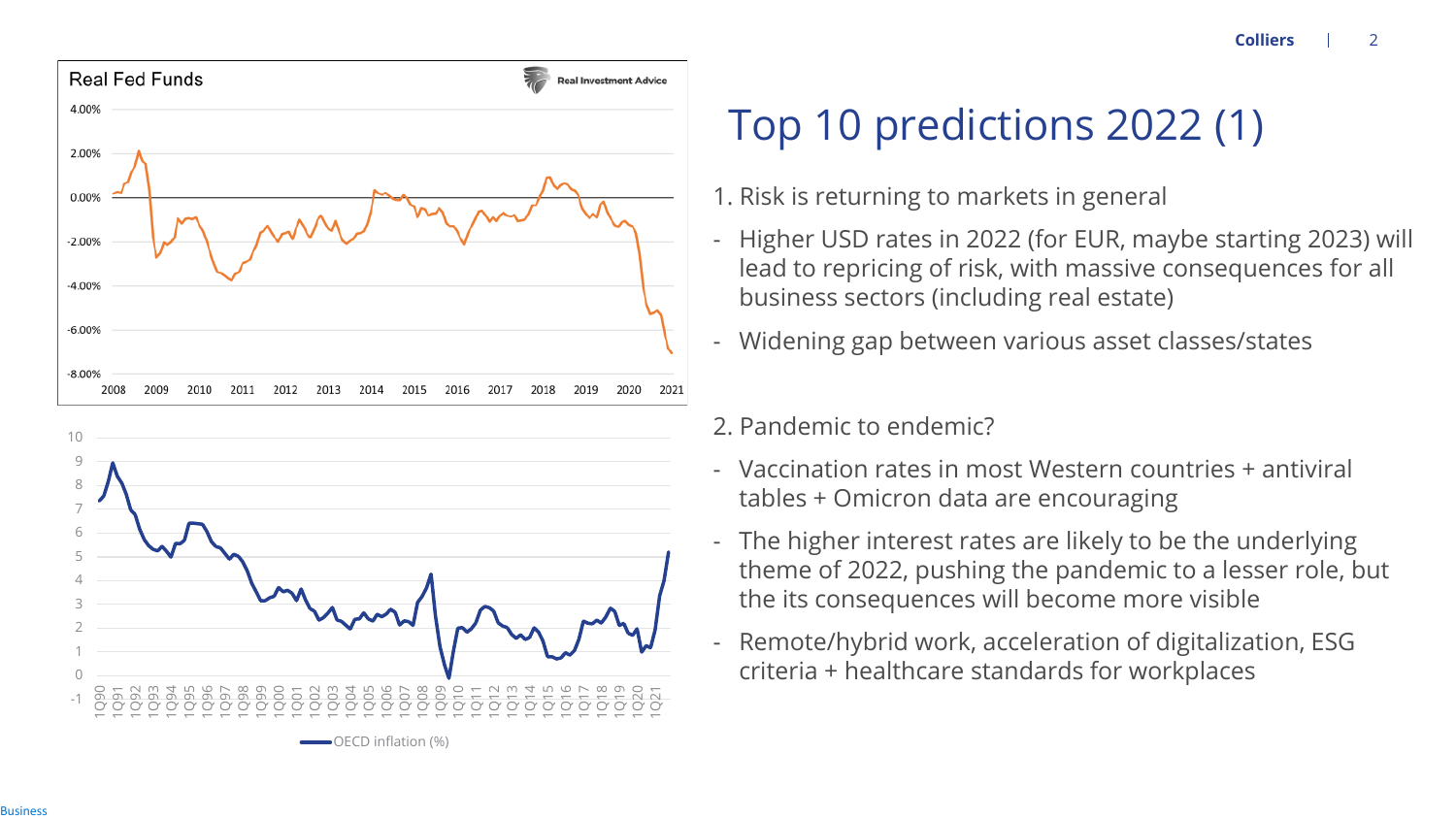#### Top 10 predictions 2022 (2)

- 3. Investments to rule the coming years?
- EU funds allotted to Romania average over 3%/GDP year (over half of what the state actually invests in good years)
- Rich potential could be opened via simple investments
- 2022 growth nothing to write home about, but still no slouch, at 3-4%

4. Offices starting the long road to recovery

- Vacancy to peak in 2022 at over 20%, but recovery likely to start this year as well; it may take several years for market to return to a tenant neutral position, but new entries on the local market offer an optimistic twist
- Good offices to outperform older offices that have not aged well technically, both in terms of occupancy and rents
- Promising signs coming from large corporates regarding the return to offices

5. Environment, social, governance criteria to become more relevant

- Recent energy crisis has proved how important energy-efficient buildings are, while pandemic-proofing office spaces will become a theme for international companies
- Older buildings will have to invest to keep up with the times or risk being left behind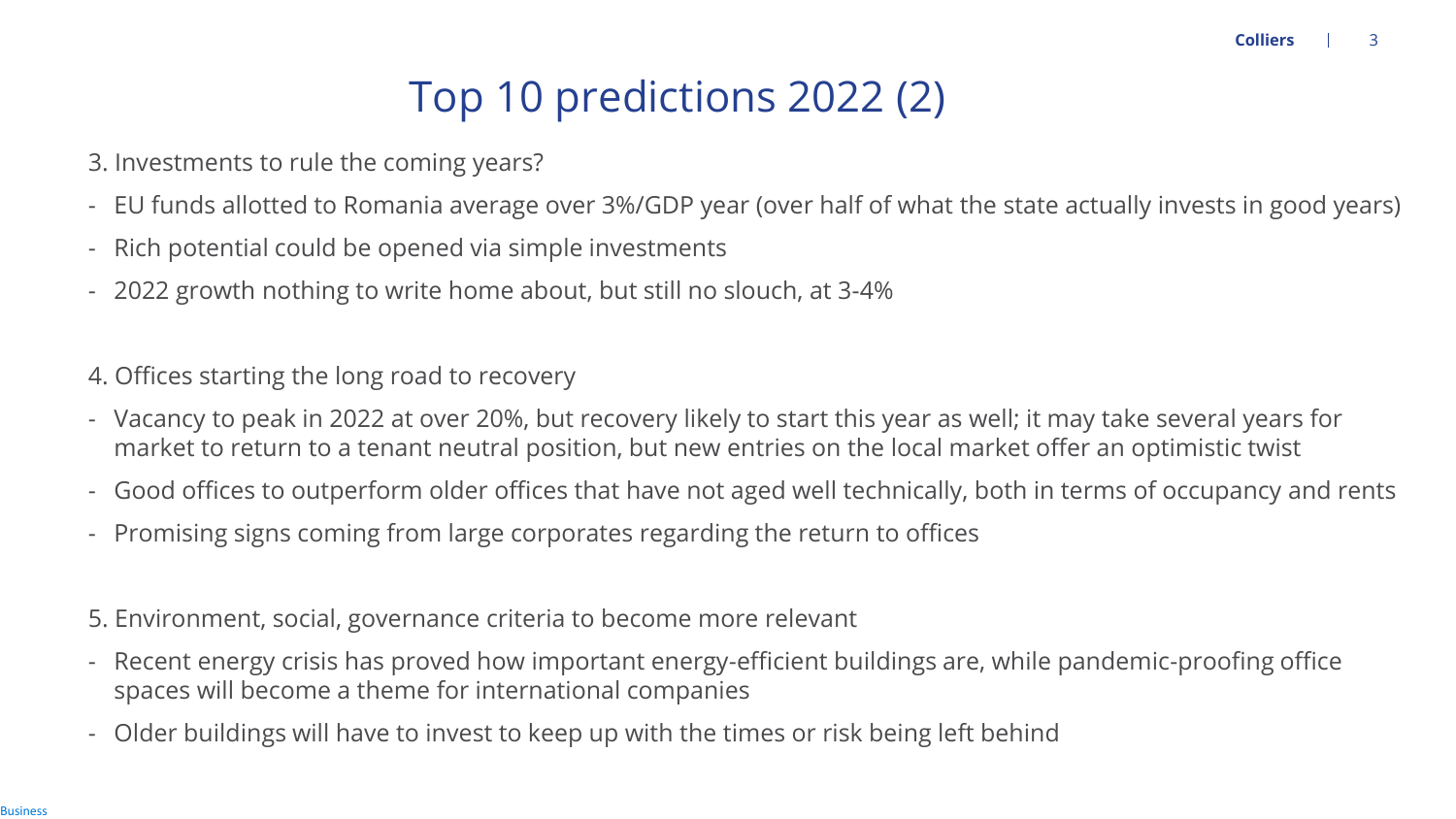**Colliers** 4

#### Timid signs of recovery for offices

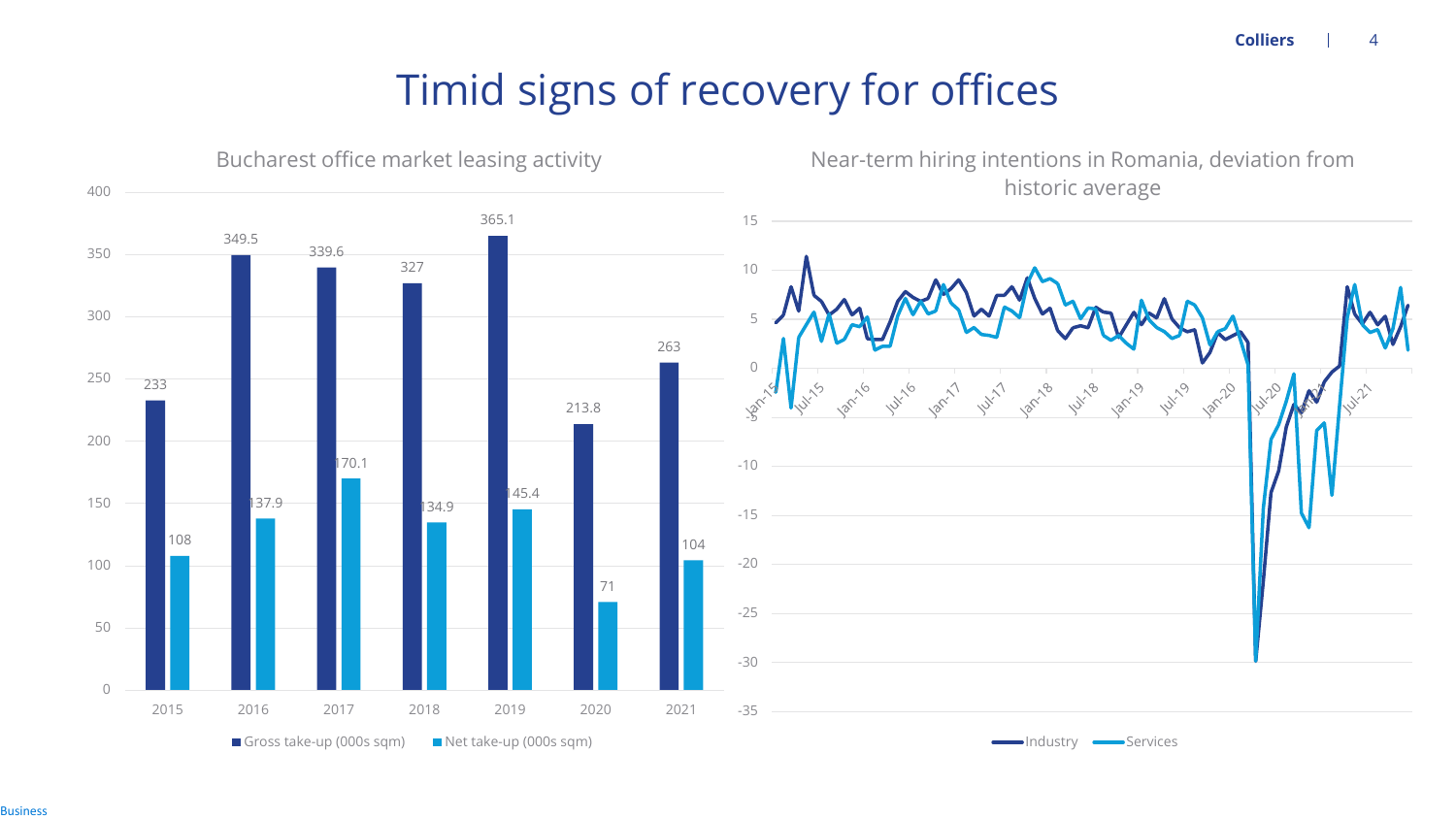

Consumption versus I&L stock 2.50 2.00  $\bullet$ 1.50 1.00 0.50

Netherlands Czechia Poland Romania

Actual individual consumption (% of EU average, right scale)

**Modern I&L stock per capita (left scale)** 

 $\bigcap$ 

20 40

60

80

100

120

# Top 10 predictions 2022 (3)

6. A new golden age for industrial and logistics?

- 2021 was close to the record-setting 2020 in terms of activity, but the market remains undersupplied on a relative basis -> the best may still be yet to come
- Supply-chain issues + geopolitical issues (mostly China-EU/US related) to support growth of CEE logistics scene
- 7. Retailers are suffering, but some will recovery quickly
- Large dominant centers will bounce back and retain their status as magnets, while for retail parks in small-/mediumsized towns, the good times will continue to roll
- Why e-commerce and brick-and-mortar can co-exist here: Romanians tend to have a much higher cultural predisposition to want to touch and see a product before purchase
- Watch out for real wages turning negative

Gross take-up of I&L spacces (sqm)

0.00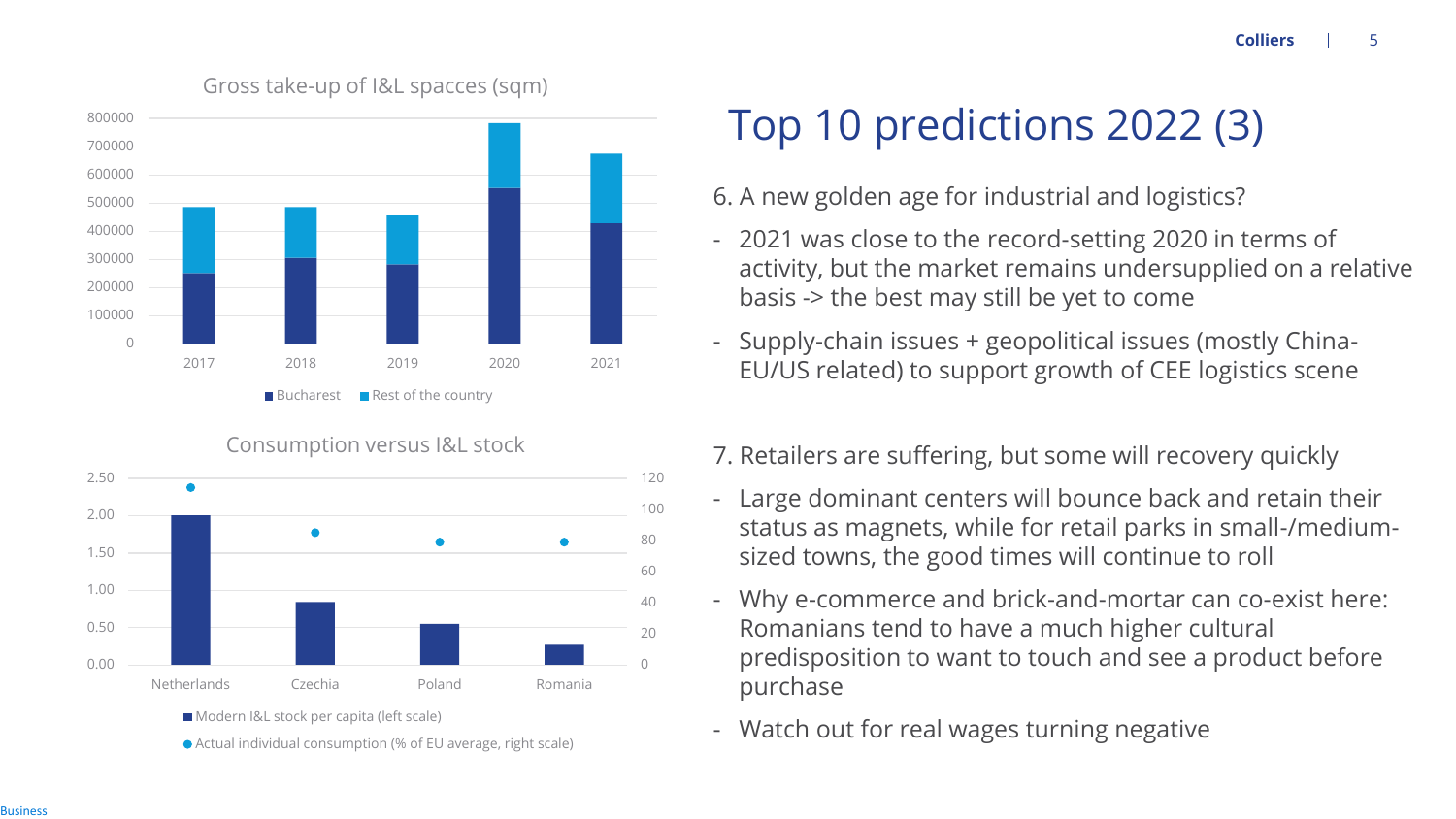### The case for brick-and-mortar retail in Romania



**Business**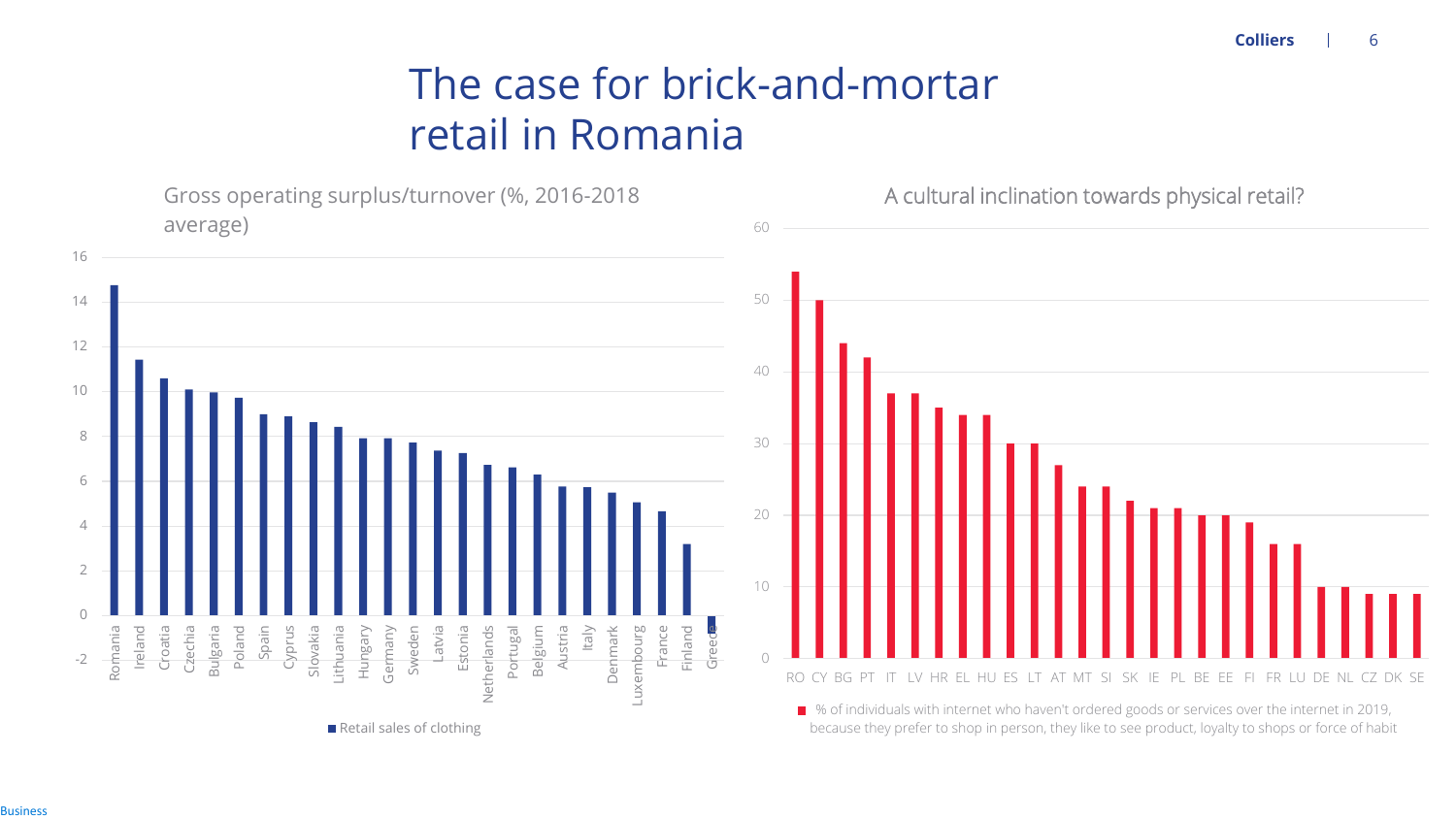

#### Investment deals by sector (EURmn)

# Top 10 predictions 2022 (4)

8. Record year for real estate deals?

- Very robust pipeline at the start of the year suggests a potential for breaching the EUR 1bn threshold this year, maybe to surpass 2007-2008 levels
- High inflation  $+$  economic growth  $-$  good moment for "hard assets" (real estate, land, companies offering consumer goods with solid demand etc.)
- Yields should also continue moving south in 2022, but not indiscriminately: investor preference for industrial & residential (globally), with a focus also on prime assets (offices especially) that can withstand the higher cost of risk
- Funding options to remain relatively good for real estate investment and developments, but the situation will be quite a bit different given the higher interest rates